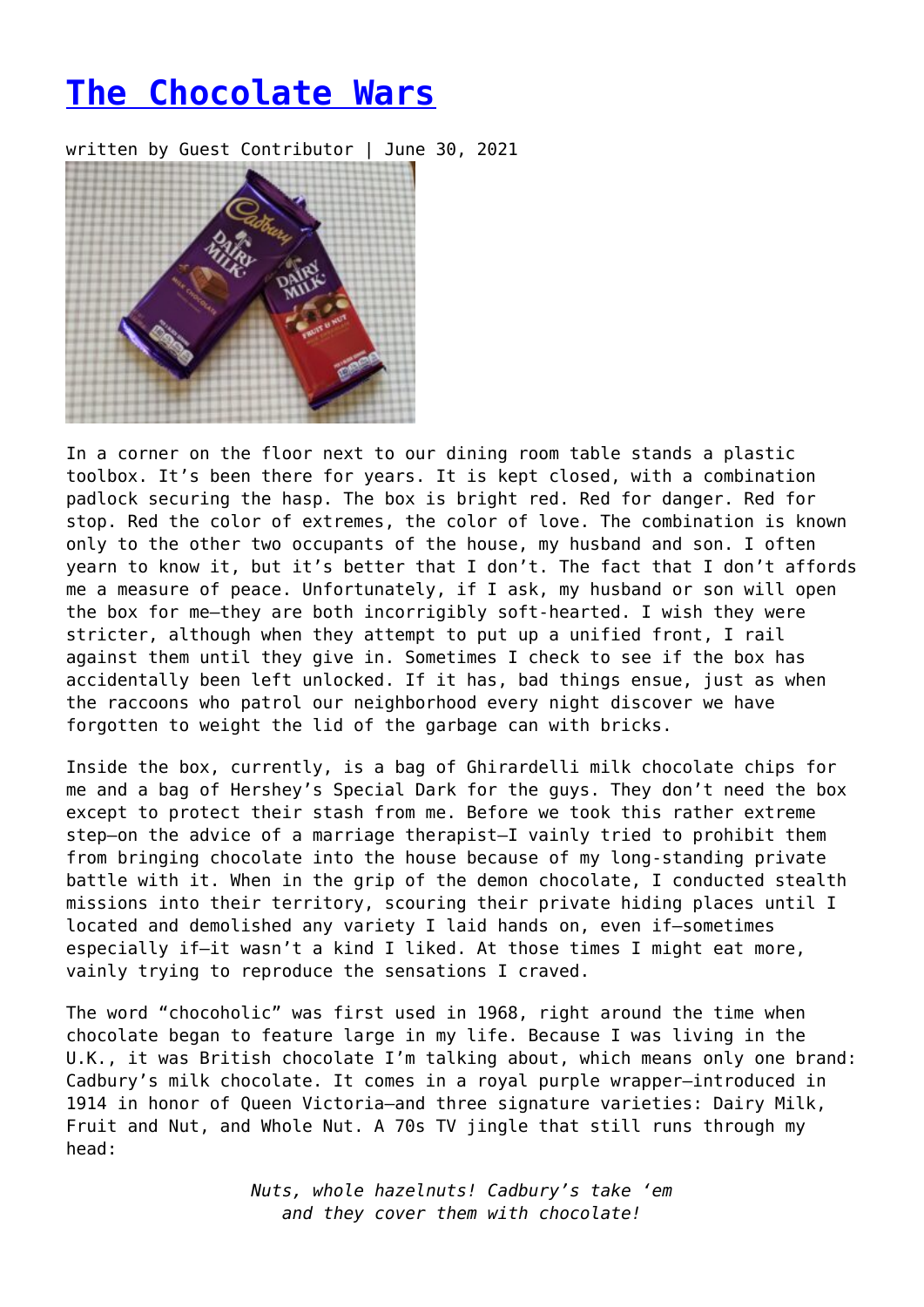The second sentence was delivered with a calypso lilt by a staid British businessman who bursts into loud song on glimpsing a bar of the stuff. If you are assuming that Cadbury's is the British equivalent of Hershey's, think again. Hershey's is truly execrable. It does not deserve to be called chocolate. Its main ingredient is sugar, not milk. It is brittle and cloyingly sweet, with a nasty chemical aftertaste. But more on that later.

I get my sweet tooth from my mother's side of the family. My grandmother taught me how to lick sweetened condensed milk off the lid of a can without cutting my tongue when I was six. In early childhood, chocolate was a special treat, administered by adults. My mother would give us squares of Dairy Milk once a week on family hikes in the mountains. My grandmother, who visited once or twice a year, illicitly supplied her ever-willing grandchildren with Cadbury's Chocolate Buttons and Mars Bars, circumventing parental regulations about spoiling our appetite. We were given elaborate molded Cadbury's eggs filled with candy every Easter and glutted ourselves. On rare occasions, my parents bought us a "99" from an ice cream van: a scoop of vanilla soft serve with a Cadbury's Flake stuck in it. If you have never had a Flake, believe me, your life is not complete. On those days, as it crumbled and dissolved in my mouth, mine was. In my childhood, the chocolate wars between me and my siblings involved who got the most pieces, or who had stolen a chunk of someone's Easter egg or birthday treat. Many tears have been shed in my family over chocolate, and I confess to having once accidentally given my brother a bloody nose in a scuffle over Chocolate Buttons.

In 1969 I started to be entrusted with errands. One of them: walking down the hill to the village to buy the paper for my father from one of the newsagents—Ron Roberts on Watergate Street, or Scotts on the High Street. They sold newspapers, magazines and candy of all kinds: jars full of boiled sweets, licorice allsorts, mint humbugs, toffees, gobstoppers, and the full range of Cadbury products—not just Dairy Milk and its cousins, but Crunchie bars, Flakes, Curly Wurlies, Double Deckers, Wispas, Chocolate Buttons, and so forth. Both shops smelled of paper, ink and sugar, my favorite substances.

When I started secondary school in September 1972 at the age of eleven, I began buying myself chocolate. My new school boasted an outdoor vending machine selling Cadbury's Dairy Milk. Every morning at eleven o'clock recess, I would insert a 10p piece and receive my little purple package of satisfaction and soothing, which I broke open with cold fingers. How to describe the sensation as I consumed it, standing in the courtyard in the raw air, clad in my scratchy regulation school skirt, shirt and tie? Utter bliss: sweet, creamy, solid, comforting. Chocolate is known to contain psychoactive chemicals—the stimulants theobromine and caffeine; the amphetamine-like tyramine and phenylethylamine, and most of all anadamide, a neurotransmitter that acts on the brain like cannabis. Its name comes from the Sanskrit word *ananda* (joy, bliss, or delight). These chemical compounds partly explain why people have such visceral responses to chocolate. But the irresistibility of milk chocolate in particular may stem from its primitive, infantile associations: it contains the same ratio of fat to sugars—one to two—as breast milk. Perhaps that is why it is associated with comfort for so many of us; why we turn to it particularly in times of difficulty, when we're feeling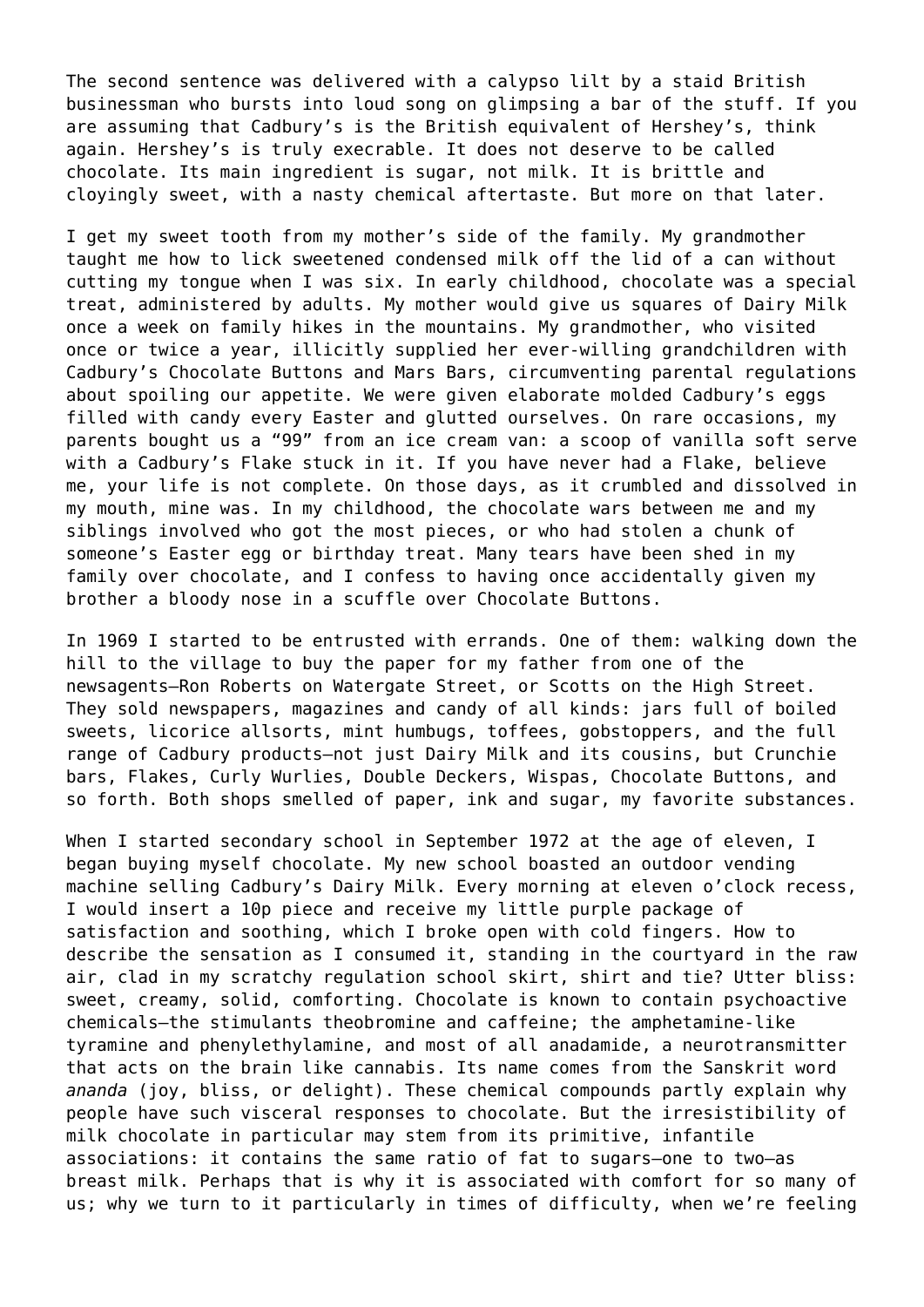embattled and our stress levels are high.

A few months after I began buying Cadbury's at school, the chocolate war began. It lasted for thirty years, and I wonder if it may lie at the origin of Brexit. Milk chocolate is, after all, a central icon of British culture. We (and the Irish and Australians and Canadians and Indians) love our Cadbury's as much or more than tea and the Union Jack. The chocolate war started the day Britain joined the European Union on January 1, 1973. Cadbury's chocolate is creamier and lighter on cocoa solids than continental brands. Chocolate makers in Belgium and France argued that Cadbury's wasn't really chocolate at all. It contained too much milk. Even worse, the cocoa butter was not pure—Cadbury substituted a small percentage for vegetable fat (palm oil and shea butter). European chocolatiers insisted that Cadbury either change its recipe to conform to continental standards, or relabel its product as something else—"vegelate," for example. When Cadbury refused this ultimatum, Belgium, France, Italy, Spain, Luxembourg, Germany, Greece and the Netherlands prohibited Cadbury imports until 2000. In 2001, France and Belgium reluctantly agreed to accept what they regarded as an adulterated product, providing it was labeled "family milk chocolate," but the two holdouts, Spain and Italy, "steadfastly refused to allow British chocolate to even be called chocolate" until 2003, when the European court of justice ordered them to lift their ban on its sale.

Along the way, there were other skirmishes. Cadbury's milk chocolate is twenty percent milk. Since 1928, it's borne the slogan "a glass and a half", promoting the quantity of milk in an eight-ounce bar. That slogan was dropped from the Dairy Milk brand in 2010, because it contravened European food labeling regulations, which required using metric weights and measures. It was amended to read: "The equivalent of 426ml of fresh liquid milk in every 227g of milk chocolate." Doesn't have quite the same ring. The ninety-yearold *image* of the glass and a half of milk is still prominent, however, on the front of every Dairy Milk bar.

Chocolate has been used as both weapon and reward. The Aztecs gave it to victorious warriors after battle. The Nazis planned to assassinate Winston Churchill using an exploding chocolate bar. Cadbury's Dairy Milk, launched in 1905, had become their best-selling product in the U.K. by 1914. When World War I broke out that year, Cadbury Brothers began producing chocolate for the troops. Every Cadbury employee was involved in the war effort in some way—over two thousand of them signed up as "chocolate soldiers," who served in the Armed Forces; the rest produced some 20,000 care packages containing chocolate for the troops and cared for wounded soldiers in hospitals erected on Cadbury premises. It's touching to think of men enduring the horrors of trench warfare receiving chocolate as a comforting reminder of home and childhood.

Chocolate was used as a morale-booster and energy source in World War II also. Hershey's chocolate powered U.S. troops during the vital D-Day landings in 1944 and became a potent symbol of American largesse, as U.S. forces liberating Europe distributed Hershey's candy bars to underfed, war-weary populations who had been deprived of chocolate for years. I don't think the British have ever quite recovered from the war rationing. Sugar consumption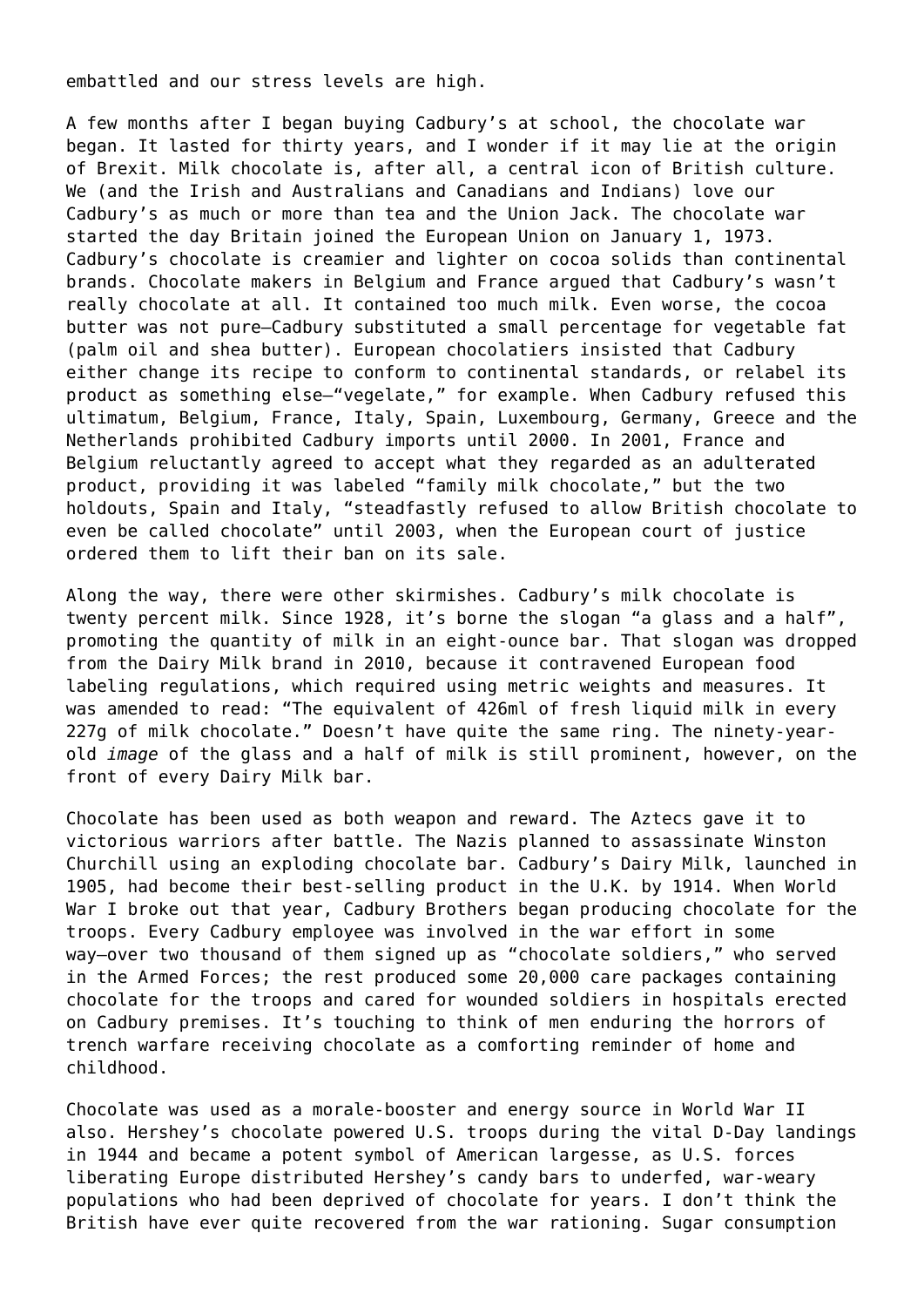was limited to seven ounces per person from 1942-1953, and Cadbury's had to switch to using powdered milk in their Dairy Milk bars, which were labeled "Ration Chocolate." The chocolate binge the British have been on since the end of rationing shows no signs of abating.

Every few years I attempt to give up chocolate. Sometimes, I have actually succeeded—once, even for an entire year. I have to white-knuckle and proteinload it through the first two weeks of intense cravings. If I can make it past that point, I have some hope. After six to eight weeks, I'm not so drawn to the stuff and have an easier time saying no if it's available. After a few months, I don't even want it any longer. But even after a year, if I allow myself *one morsel*, it's all over. The first time, it tastes strange, alien even—too sweet, not what I need—and I think I am so over my chocolate addiction. But the next day, I think I'll have another piece—since I am so over it—and one mouthful leads to another. No matter how much I try to set limits, the more chocolate I have, the more I want. After a recent chocolatefree interval, I happened to have some trail mix containing chocolate chunks. A month or so later, I have bags of it on hand and am supplementing each one with a handful or two of chocolate chips—and still craving more.

I can buy Cadbury's Dairy Milk at some local grocery stores—Target, for example. But the Cadbury's sold in the U.S. is manufactured and distributed under licence by Hershey's, who make it made differently. It tastes sicklysweet and is a little softer than in the U.K.—close, but disappointing, an ersatz substitute, tantalizing because of its purple wrapper and all its associations. There are several reasons for this. For starters, milk tastes different in the U.S. and the U.K. Then there's the fact that Cadbury sources all its cocoa from West Africa—Ghana and the Ivory Coast—whereas Hershey blends cocoa from all over the world. Cadbury's recipe begins by combining milk with sugar to caramelize it, then dehydrating it and mixing it with cocoa, whereas Hershey mixes cocoa with sugar and then adds dehydrated milk. Most significantly, Hershey processes the milk first using lipolysis in a way that gives the chocolate a longer shelf-life, but creates butyric acid, a sour compound found in baby spit-up and Parmesan cheese; it imparts the chemical taste American consumers have come to expect in their chocolate. So whenever I cross the Atlantic, my first taste of Dairy Milk at Manchester Airport is always a revelation and a joy.

In 2015, the Hershey Company successfully sued to prevent the sale of British-made Cadbury chocolate into the U.S., claiming it was an infringement of trademark laws. British expats and U.S. fans were outraged, and more than 37,000 people signed a petition to boycott Hershey's as a result. But the ban stood, and since then, any Cadbury's you find in a store on this side of the Atlantic is American-made, although it is still possible to purchase the U.K. variety from online retailers and have it shipped to you by mail, as long as it is for personal consumption only.

Despite the inferior nature of the Cadbury chocolate sold here, several times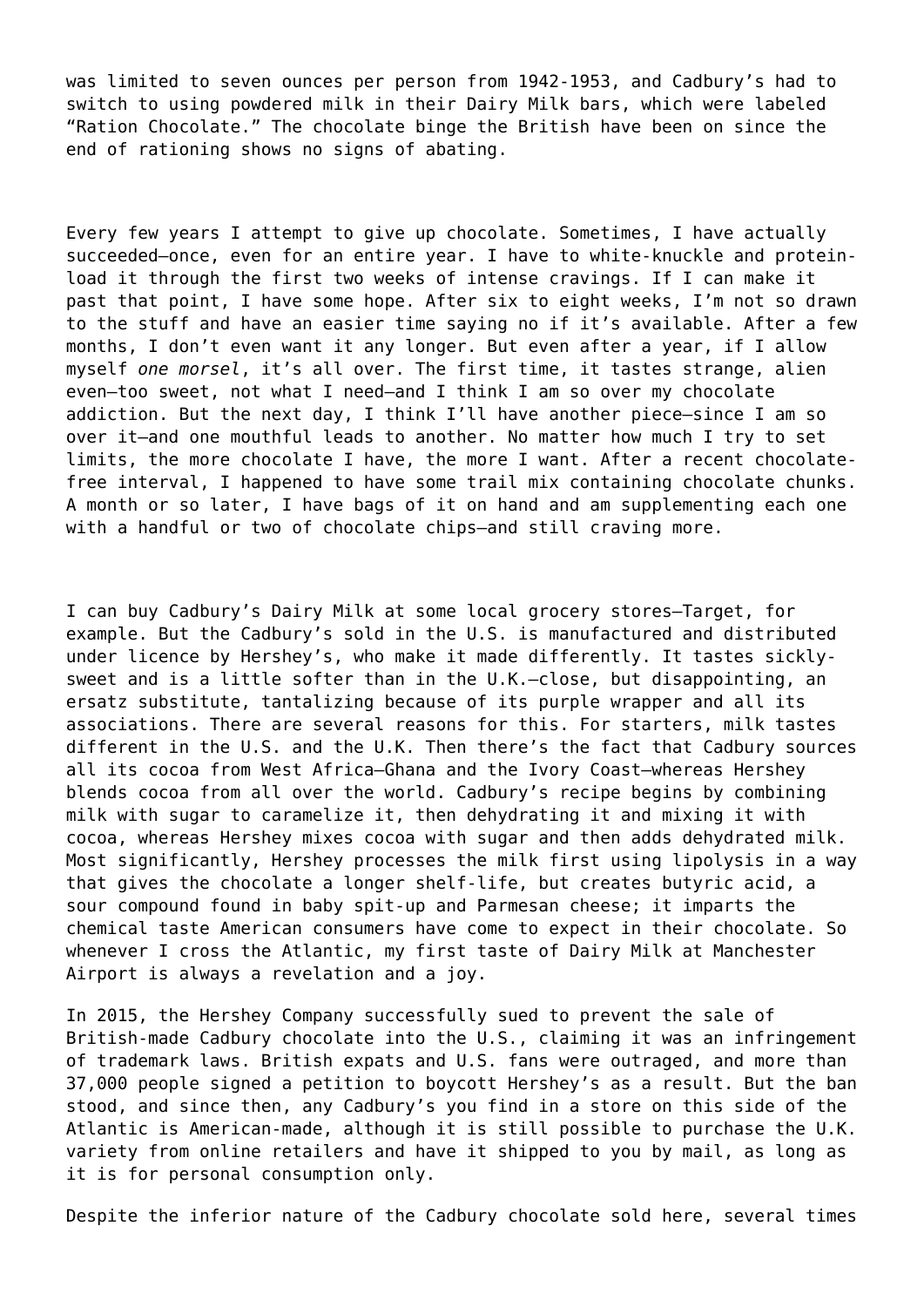over the past year I've given in to longing, purchased several bars and concealed them back home under the plastic bags on top of the fridge. I can't bear to put them in the lock box because my American husband is almost as enthusiastic about Cadbury's as I am, and I would have to share. The first week or two, three small pieces are perfect as a secret treat once a day. But then it creeps up to six—and then maybe two helpings of six—and so it goes. Right now, my obsession is Ghirardelli's Milk Chocolate Chips. That's what is stored in the lock box. The official portion size is a mere sixteen chips—a smallish handful. I managed that just fine for three weeks. But now I'm having three large handfuls and could happily eat the whole bag-although I wouldn't feel happy if I did. Thus the lock box. When my work was at its most stressful, some years back, I had large quantities of Belgian Callebaut milk chocolate squirreled away in the box. It is sold in hefty two-inch-thick slabs that have to be attacked with a chef's knife, yielding sumptuous slivers of pleasure.

Because chocolate is linked with primitive sustenance, childhood, and home, it tends to elicit strong reactions. People often want and defend it violently. It is a strange paradox that a substance so associated with comfort should also be associated with war—with intra-psychic conflicts about appetite, as well as legal and commercial and nationalist battles. Countries and regions have their own particular tastes and traditions concerning chocolate—the Belgians, the Swiss, the French, the Spanish, the Americans, and the British would all tell you that their national chocolate is the only real one, the one they prefer, and that other types are just not as good.

I have tried, really tried, to get on the gourmet dark chocolate train, to master my craving by retraining it. I love reading connoisseur articles about single origin chocolates from choice cocoa plantations in Madagascar or Venezuela or São Tomé. But there's no getting round the fact that dark chocolate is bitter and brittle in comparison to milk chocolate. It's luxurious and adult but not comforting. Orthorexics eat only a square or two of dark chocolate—the darker the better—a day. They profess to prefer brands containing eighty-five or even ninety percent cocoa. My brother is one of them, and given our shared Cadbury childhood, I can't forgive him for it. Dark chocolate is undoubtedly better for you, good for your heart and brain and digestion. But after ten years of trying to go that route, I've given up. I just prefer milk chocolate. I have an inordinate, inveterate love of it, and will never be cured, however much I might want to. The single source, hand-crafted chocolates—I get that they are objects of beauty and artisan rigueur, but sometimes you don't want to be sophisticated and mysterious and full of antioxidants. You want what the old Christmas carol "God Rest Ye Merry Gentlemen" calls "comfort and joy," and Dairy Milk provides it.